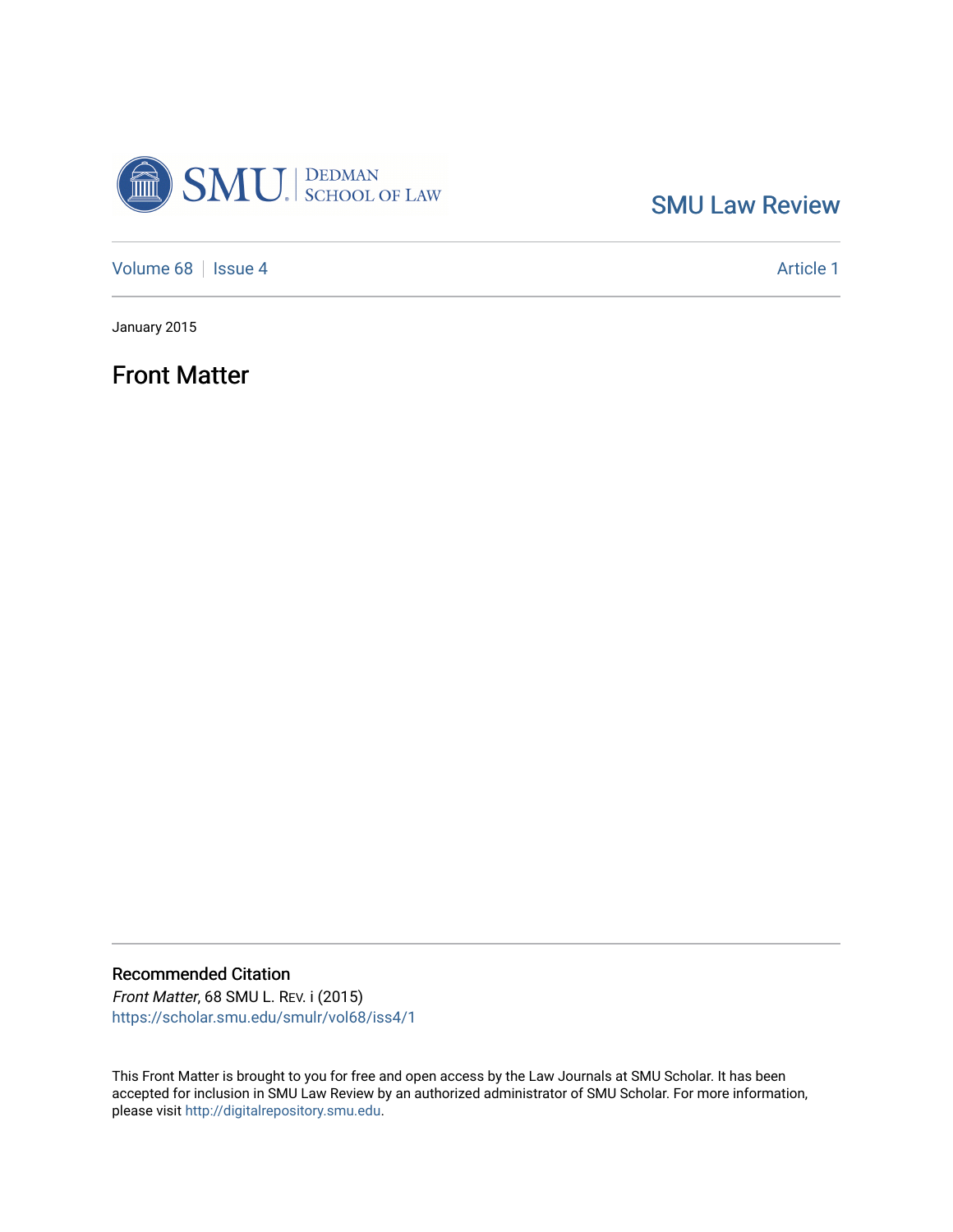# **SMU Law Review**

| VOLUME 68 |  |
|-----------|--|

**VOLUME 68 FALL 2015 NUMBER** 4

*© 2015 by Southern Methodist University*

# **TABLE OF CONTENTS**

## **STUDY**

| Coitus and Consequences in the Legal System: |  |
|----------------------------------------------|--|
| An Experiment Study Joni Hersch 927          |  |
| and Beverly Moran                            |  |

# **ARTICLES**

 $\bar{z}$ 

| The Compensatory Disgorgement Alternative<br>to Restatement Third's New Remedy |        |
|--------------------------------------------------------------------------------|--------|
| for Breach of Contract  Roy Ryden Anderson                                     | 953    |
| Conflicts of Corporate Laws in Europe -<br>"Utopia Limited; or: The Flowers    |        |
|                                                                                | - 1021 |
| Cultivating Judgment on the Tools of                                           |        |
| Wrongful Conviction  Meghan J. Ryan 1073<br>and John Adams                     |        |
| A Tale of Two Inquiries: The Ministerial                                       |        |
| Exception After Hosanna-Tabor  Bryan M. Murray                                 | 1123   |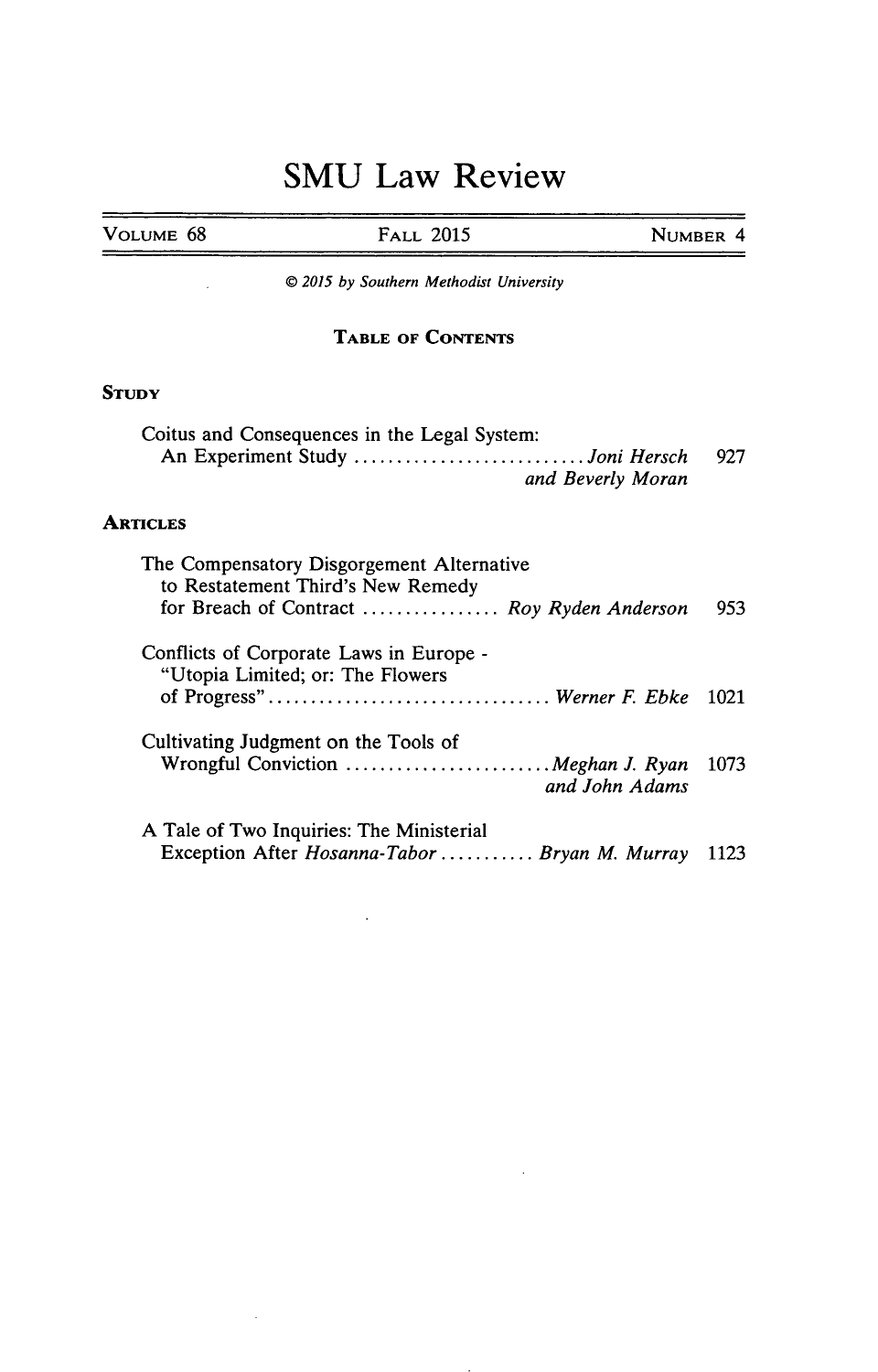The *SMU Law Review* (ISSN 1066-1271) is published four times a year, (1) Winter, (2) Spring, (3) Summer, and (4) Fall, by the SMU Law Review Association, Storey Hall, Dallas, Texas 75275. Domestic subscription price, \$42.00 per year. Foreign subscription price, \$49.00 per year. Single copies: Regular issues, \$18.00 (add 8.25% tax on single issue orders within the state of Texas. Tax exempt institutions must include copy of exemption certificate with order.) An additional charge will be made for postage and handling of each order of single copies. Prior issues (volumes 1-63) are available from: William S. Hein & Co.; 2350 North Forest Road; Getzville, NY 14068. Volumes 64-66 are available from: *SMU Law Review;* Southern Methodist University; Dedman School of Law; P.O. Box 750116; Dallas, TX 75275-0116.

POSTMASTER: Send address changes to: *SMU Law Review;* Southern Methodist University; Dedman School of Law; P.O. Box 750116; Dallas, TX 75275-0116.

Editorial and business offices: *SMU Law Review;* Southern Methodist University; Dedman School of Law; P.O. Box 750116; Dallas, TX 75275-0116. Office: 214.768.2061 or 214.768.2570. Printed by Joe Christensen, Inc.; Lincoln, Nebraska 68521.

Periodicals postage paid at Dallas, Texas and at additional mailing offices.

Citations conform with *The Bluebook: A Uniform System of Citation* (19th ed. 2010) and *Texas Rules of Form* (12th ed. 2010).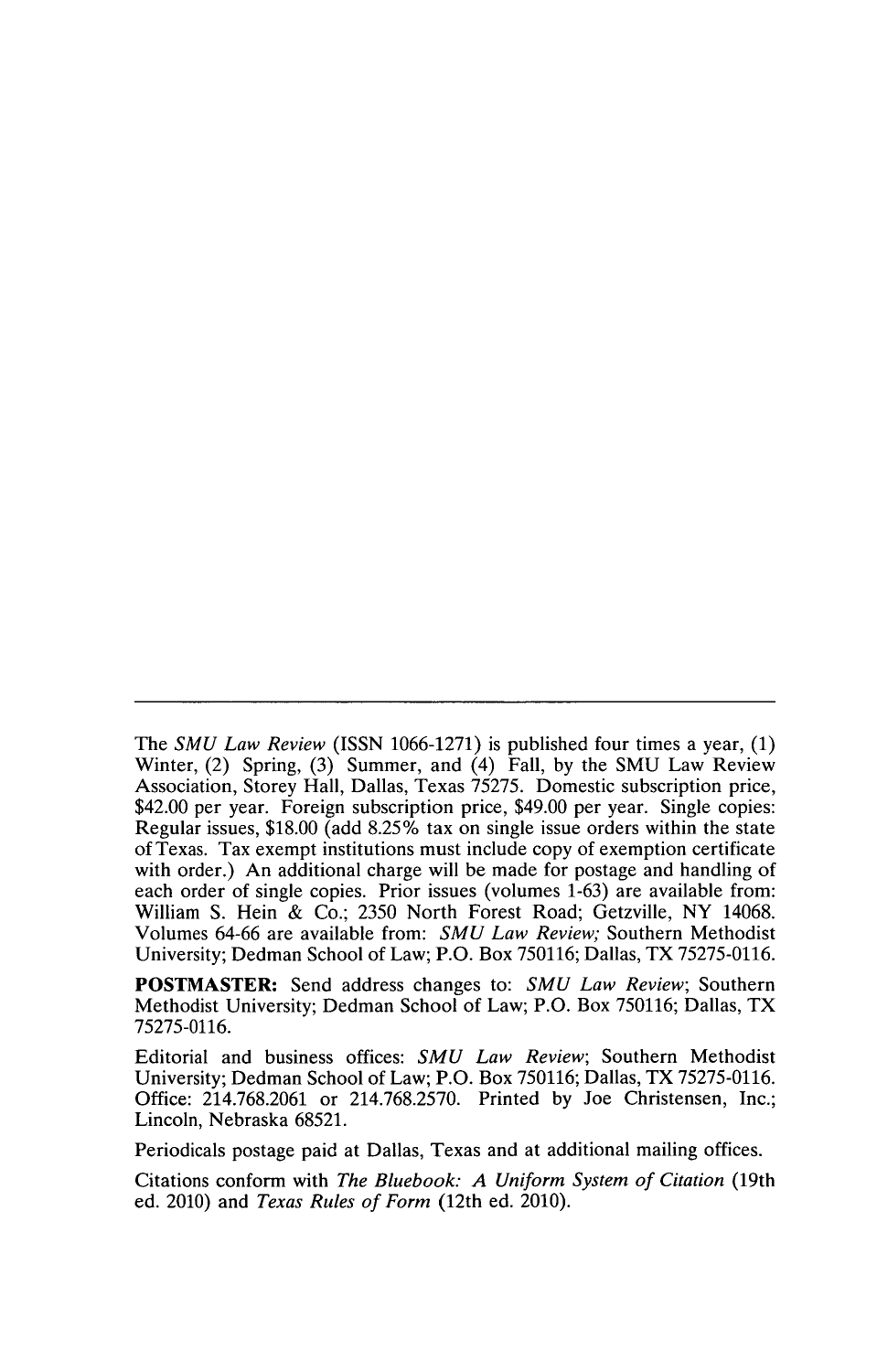# **SMU** Law Review

VOLUME 68 FALL 2015

*Member, National Conference of Law Reviews*

#### **THE SMU LAW REVIEw ASSOCIATION 2015 - 2016 BOARD OF EDITORS**

*President* MICHAEL WALRAVEN

*Texas Survey Editor* RACHEL FREEMAN

*Journal of Air Law & Commerce Editor-in-Chief* CHASE COBERN

*Journal of Air Law & Commerce Managing Editor* LINDSEY ALTMEYER

> *JALC Associate Managing Editors* SAMANTHA MONK HALEY POMROY

UANNA MILENA FALCAO ALVES KATHERINE BAILEY BRITTANY BENDITZ WILLIAM H. BETTS III MEREDITH BREWSTER LESLIE BROCKHOEFT

> *JALC Comment Editors* ALLISON STEWART ELIZABETH LYLES

*Air Law Symposium Editor* BETHANIE LIVERNOIS

> *Air Law Associate Symposium Editor* **LAUREN** LIEBERMAN

*Journal of Air Law and Commerce Faculty Advisor* GREGORY S. CRESPI

> *Journal of Air Law and Commerce Administrative Assistant* LISA BROWNING

JACLYN KALINOSKI

WENDY WILKINS

*Editor* ALICE K. PARKER

*Symposium CLE Editors* SARAH-MICHELLE STEARNS HANNAH MASON

*SMU Law Review Managing Editor* CRISTINA MARTINEZ-SQUIERS

> *SMU Law Review Managing Editor* TROY L. HALES II

*SMU Associate Managing Editors* COURTNEY CLAY LUCAS HENRY

> KENT LOVE JEFFREY NANSON HARRISON PAPAILA GRANT ROBINSON CALLUM Ross DEVANSHI SOMAYA

*SMU Comment Editors* RYAN JONES TAYLOR ANTHONY KATIE WRIGHT

*Corporate Counsel Symposium Editors* CHRISTIE LATIMER JORDAN SAWYER

*Symposium Technology Editors* KAYLA MCDANIEL W. GREG WILLIAMSON

> *SMU Law Review Faculty Advisor* THOMAS WM. MAYO ANTHONY J. COLANGELO

*SMU Law Review Administrative Assistant* TALIBRA FERGUSON

MEMBER, *NATIONAL CONFERENCE OF LAW REVIEWS*

THE SMU LAW REVIEW ASSOCIATION PUBLISHES BOTH THE SMU LAW REVIEW AND **THE** JOURNAL OF AIR LAW AND COMMERCE

*Corporate Directors Institute Editor* JESSICA KIRK

*Associate Texas Survey Editors* BRAXTON ADAMSON MICHAEL ANDREWS *Lead Articles*

*Editors* DEAN GALARO ANGELA OLIVER

*Articles Editors* BRYANT BUECHELE GARY ENIS AMY ESTES ALEXANDRA HUNT

*Administrative Managing*

*Executive Editor*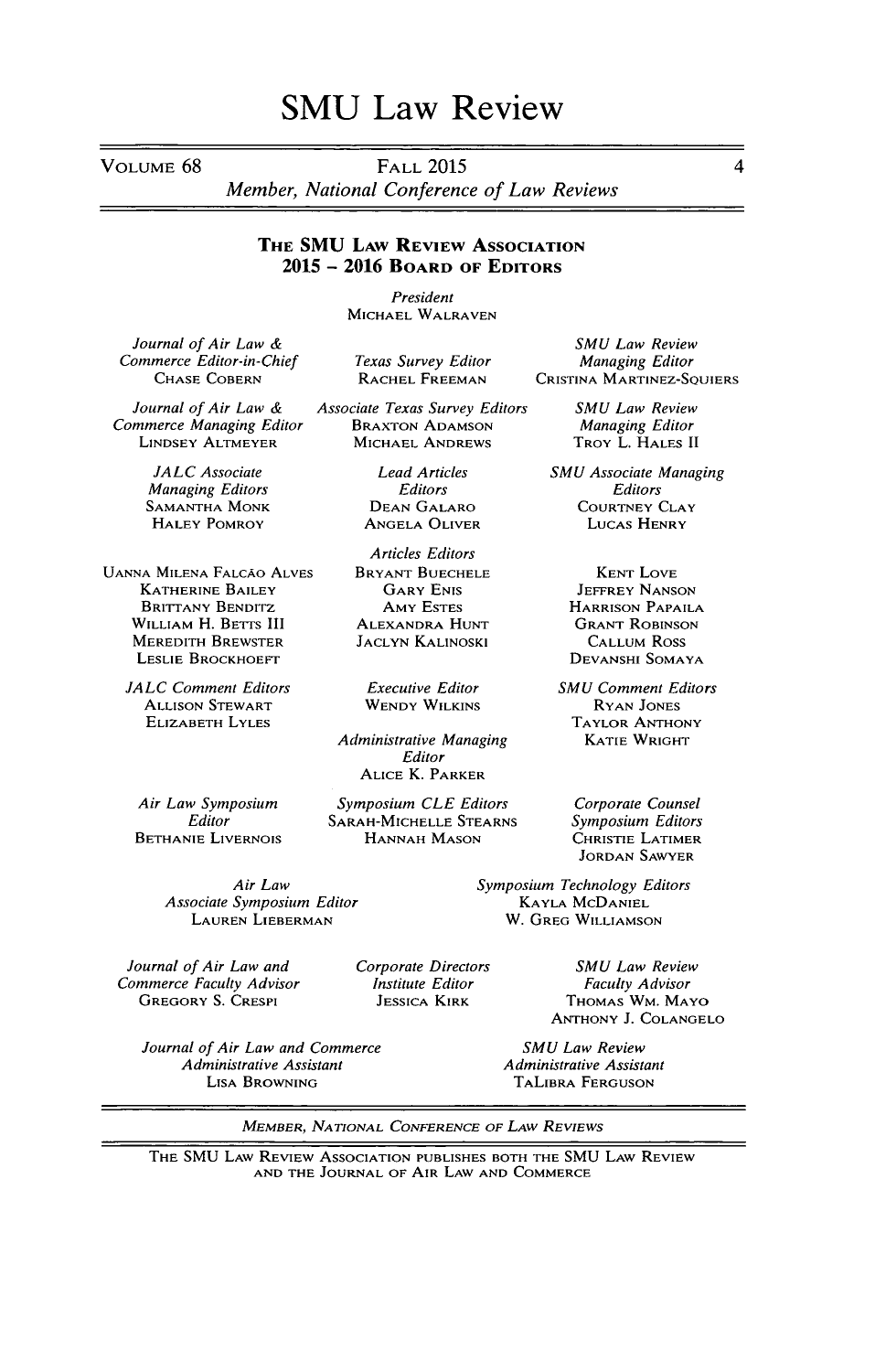VOLUME 68 FALL 2015 4

## THE **SMU** LAW REVIEW ASSOCIATION **2015-2016 STAFF**

SARAH ABOUKHAIR KELLY ALMETER BARRET ARMBRUSTER **JONATHAN** BASS ZACH BRUCHMILLER JORDAN BRUNS LAURA CHOI HANNAH CLINE ALLISON COOK NICHOLAS DYER JOSHUA FULLER KATHERINE GEDDES DEAN M. GOULD LANDON HANKINS CHASE HILTON DANA HILZENDAGER RYAN HOLM RACHEL HURT KAYLA JOHNSON MADISON KEEBLE WILLIAM KNISLEY DAVID LASSETTER TREVOR LAWHORN KATHERINE LOWE TONYA MAKSIMENKO

JESSICA MANNON BRETT MOORE ASHBEY MORGAN JORDAN NEWMAN JACOB L. **NOVAK** ANNA OLIN AARON PIROUZNIA STEPHANIE PRESTRIDGE IAN QUINN LACI RESÉNDIZ BRENNWYN ROMANO JOHN SAGER SHEILA SALOPEK JESSICA SCHAUWECKER LAURA **E.** SHAPIRO OMAR SHARIFF  $J<sub>IN</sub>$  S. S<sub>HIN</sub> ABIGAIL STORM JENNIFER TREJO DANIEL TROIANO ALEXANDER TURNER SUSAN WHEAT HAO WU KATHARYN ZAGORIN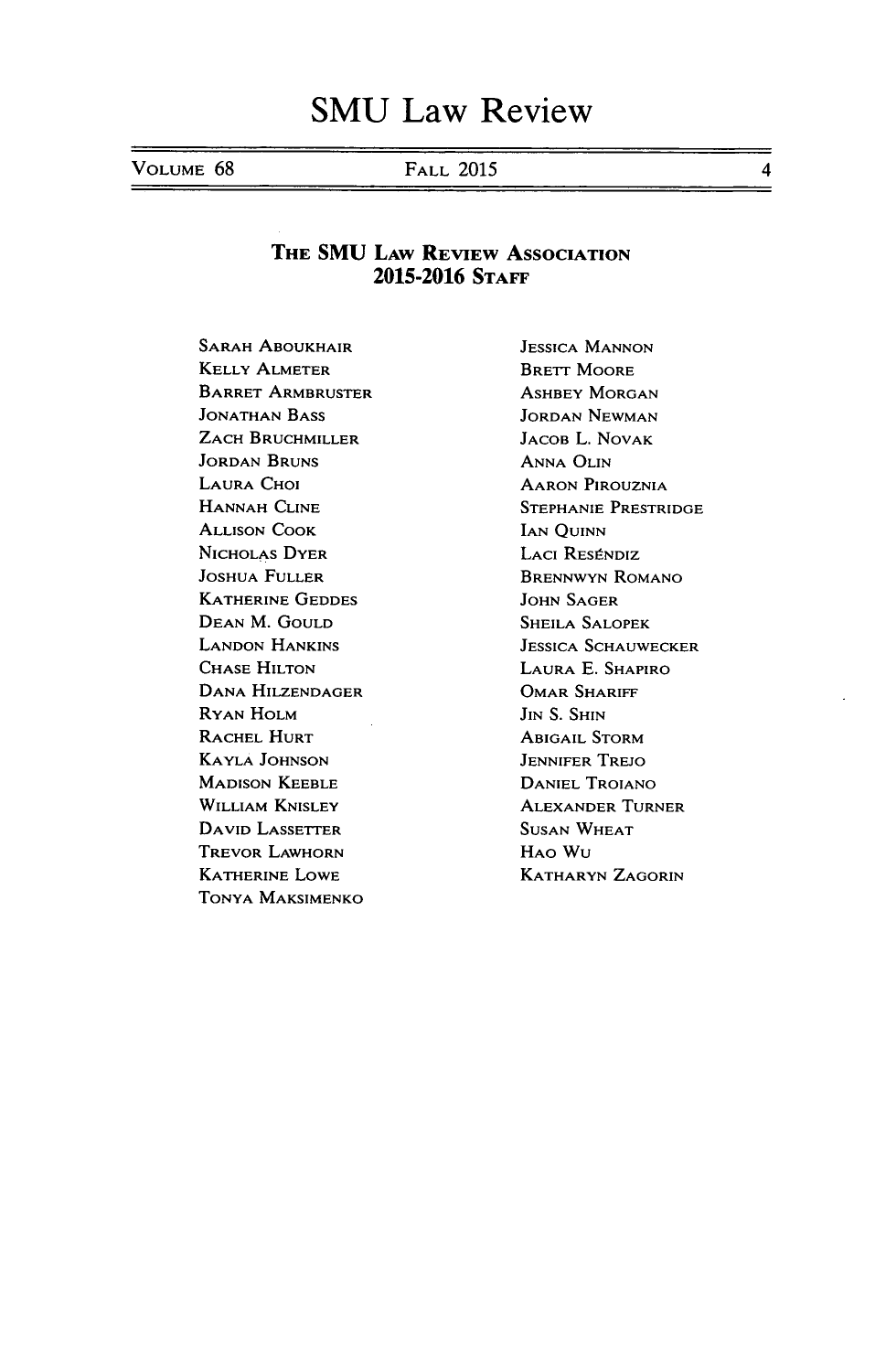## **SOUTHERN METHODIST UNIVERSITY DEDMAN SCHOOL OF LAW**

OFFICERS OF THE UNIVERSITY

R. Gerald Turner, *President* Paul W. Ludden, *Provost and Vice President for Academic Affairs* Thomas E. Barry, *Vice President for Executive Affairs* Brad E. Cheves, *Vice President for Development and External Affairs* Chris Regis, *Vice President for Business and Finance* Paul J. Ward, *Vice President for Legal Affairs and Government Relations, General Counsel, and Secretary* Lori S. White, *Vice President for Student Affairs* Michael A. Condon, *University Treasurer* **DEDMAN SCHOOL OF LAW FACULTY AND** ADMINISTRATIVE STAFF Jennifer Collins, *Judge James Noel Dean,* and *Professor of Law* John S. Lowe, B.A., LL.B., *Senior Associate Dean for Academic Affairs and George W. Hutchison Chair in Energy Law* Nathan Cortez, B.A., J.D., *Associate Dean for Research and Associate Professor of Law* Greg Ivy, B.B.A., M.A., J.D., *Interim Director of Library & Technology Underwood Law Library* Ruth A. Cross, B.A., **J.D.,** *Associate Dean for Administration, Director of Legal Research, Writing and Advocacy Program and Senior Lecturer in Law* Lynn Switzer Bozalis, B.A., **J.D.,** *Associate Dean for Development and Alumni Affairs* Martin L. Camp, B.A., J.D., *Assistant Dean for Student Affairs* Karen C. Sargent, B.B.A., **J.D.,** *Assistant Dean and Executive Director for Career Services* Jill Nikirk, B.A., **J.D.,** *Assistant Dean for Admissions* Rebecca Garza Greenan, B.S., B.A., M.Ed., **J.D.,** *Director of Public Service Program and Director of Academic Skills Assistance Program* Roland C. Webb, B.S., M.B.A., *Director of Financial Services* Lynn McVicker Dempsey, B.B.A., *Director of External Relations* Kristy Offenburger, *Director, Communications and Marketing* Linda A. Hale, B.A., J.D., *Director of Career Services* Stephen B. Yeager, B.B.A., **J.D.,** *Director of Career Services* J. Mark McWatters, B.B.A., M.B.A., J.D., LL.M., LL.M., *Director of Graduate Programs* Laura Amberson, B.S., *Registrar* **FACULTY** John B. Attanasio, B.A., J.D., LL.M., Dipl. in Law, *Judge William Hawley Atwell Chair of Constitutional Law, Professor of Law and Former Dean* Roy R. Anderson, B.A., J.D., LL.M., *Vinson & Elkins Distinguished Teaching Fellow and Professor of Law* Maureen N. Armour, B.A., M.S.W., J.D., *Co-Director of Civil Clinic and Associate Professor of Law* Lackland H. Bloom, Jr., B.A., J.D., *Professor of Law* William **J.** Bridge, B.S.F.S., J.D., *Associate Professor of Law* Cheryl Nelson Butler, B.A., **J.D.,** *Assistant Professor of Law* Regis W. Campfield, B.B.A., LL.B., *Professor Emeritus of Law and Marilyn Jeanne Johnson Distinguished Law Faculty Fellow Emeritus* Beverly M. Carl, B.S.L., J.D., LL.M., *Professor Emerita of Law* Michaela E. Cashen, B.A., J.D., *Senior Lecturer in Law* Eric Cedillo, B.S., J.D., *Coordinator, Consumer Advocacy Project* Anthony J. Colangelo, B.A., J.D., LL.M., J.S.D., *Associate Professor of Law*

Nathan Cortez, B.A., J.D., *Associate Dean for Research and Associate Professor of Law*

Gregory S. Crespi, B.S., M.S., Ph.D., J.D., *Professor of Law*

Ruth A. Cross, B.A., J.D., *Associate Dean for Administration; Director of Legal Research, Writing, and Advocacy Program; and Senior Lecturer in Law*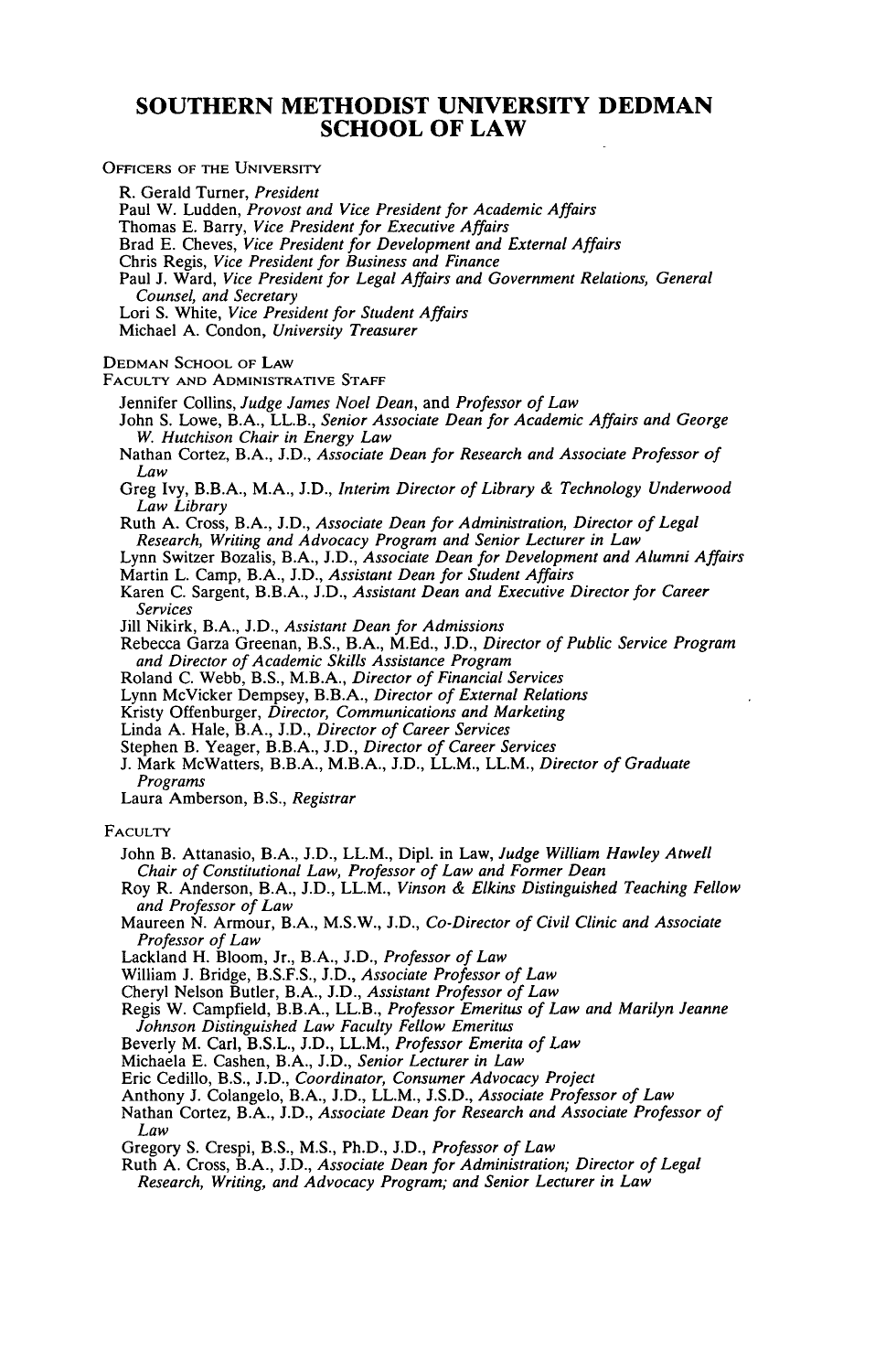- Greg Ivy, B.B.A., M.A., J.D., *Interim Director of Library & Technology Underwood Law Library*
- David E. DePianto, B.A., J.D., Ph.D., *Assistant Professor of Law*
- William V. Dorsaneo III, B.A., J.D., *Chief Justice John and Lena Hickman Distinguished Faculty Fellow and Professor of Law*
- Beverly C. Duréus, B.A., J.D., Th.M., *Senior Lecturer in Law*

Linda S. Eads, B.A., J.D., *Associate Provost and Associate Professor of Law*

- Julia P. Forrester, B.S.E.E., J.D., *Former Dean* ad interim *and Professor of Law*
- Jeffrey M. Gaba, B.A., J.D., M.P.H., *Professor of Law*
- Christopher H. Hanna, B.S., J.D., LL.M. (in Taxation), *Altshuler University Distinguished Teaching Professor and Professor of Law*
- Patricia S. Heard, B.A., J.D., *Senior Lecturer in Law*
- JoAnn A. Hubbard, B.S., J.D., *Senior Lecturer in Law*
- Christopher M. Jenks, B.S., J.D., LL.M., LL.M. *(with distinction), Director of the Criminal Justice Clinic and Assistant Professor of Law*
- Larry Jones, B.B.A., J.D., LL.M., *Director of Federal Tax Clinic and Small Business Clinic*
- Jeffrey Kahn, B.A., M.Phil., D.Phil., J.D., *Associate Professor of Law*
- Ndiva Kofele-Kale, B.A., M.A., Ph.D., J.D., *University Distinguished Professor and Professor of Law*
- Henry J. Lischer Jr., B.B.A., J.D., LL.M. (in Taxation), *Professor Emeritus of Law* John S. Lowe, B.A., LL.B., *Senior Associate Dean for Academic Affairs and George W. Hutchison Professor of Energy Law*
- George A. Martinez, B.A., M.A., J.D., *Professor of Law*
- Thomas Wm. Mayo, B.A., J.D., *Altshuler University Distinguished Teaching Professor and Associate Professor of Law*
- Orly Sulami Mazur, B.B.A., M.P.A. (summa cum laude), J.D. (Order of the Coif), LL.M., *Assistant Professor of Law*
- Joseph W. McKnight, B.A., B.A., B.C.L., M.A., LL.M., *Larry and Jane Harlan Faculty Fellow and Professor of Law*
- Charles J. Morris, B.A., LL.B., *Professor Emeritus of Law*
- Frederick C. Moss, A.B., J.D., LL.M., *Professor Emeritus of Law*
- John J. Mylan, B.S., J.D., LL.M. (in Taxation), *Professor Emeritus of Law*
- Joseph Jude Norton, A.B., LL.B., LL.M, S.J.D., D.Phil., *Distinguished Faculty Fellow in Financial Institutions, Professor of Law, and James L. Walsh Distinguished* **Faculty Fellow**
- Victoria Palacios, J.D., *Associate Professor of Law*
- Kenneth L. Penegar, A.B., J.D., LL.M., *Professor Emeritus of Law*
- Roark M. Reed, B.S., B.A., J.D., *Professor Emeritus of Law*
- W. Keith Robinson, B.S., J.D., *Assistant Professor of Law*
- C. Paul Rogers III, B.A., J.D., LL.M., *Professor of Law and former Dean*
- Meghan Ryan, A.B., J.D., *Assistant Professor of Law*
- Eliot Shavin, B.A., J.D., *Supervising Attorney, Civil Clinic*
- Ellen K. Solender, A.B., J.D., *Professor Emerita of Law*
- Mary B. Spector, B.A., J.D., *Co-Director of Civil Clinic, Director of Consumer Law Project, and Associate Professor of Law*
- Walter W. Steele Jr., LL.B., *Professor Emeritus of Law*
- Marc I. Steinberg, A.B., J.D., LL.M., *Rupert and Lillian Radford Chair in Law*
- Heather Stobaugh, B.A., M.A., J.D., *Lecturer in Law*
- Joshua C. Tate, B.A., M.A., M.Phil. J.D., Ph.D., *Associate Professor of Law*
- David **0.** Taylor, B.S., J.D., *Assistant Professor of Law*
- Elizabeth G. Thornburg, B.A., J.D., *Professor of Law*
- Jenia Iontcheva Turner, B.A., J.D., *Professor of Law*
- Jonni Walls, B.A., J.D., *Lecturer in Law*
- Jessica Dixon Weaver, B.A., J.D., *Assistant Professor of Law*
- Harvey Wingo, B.A., M.A., J.D., *Vinson & Elkins Distinguished Teaching Fellow Emeritus and Professor Emeritus of Law*
- Peter Winship, B.A., LL.B., LL.M., *James Cleo Thompson Sr. Professor of Law*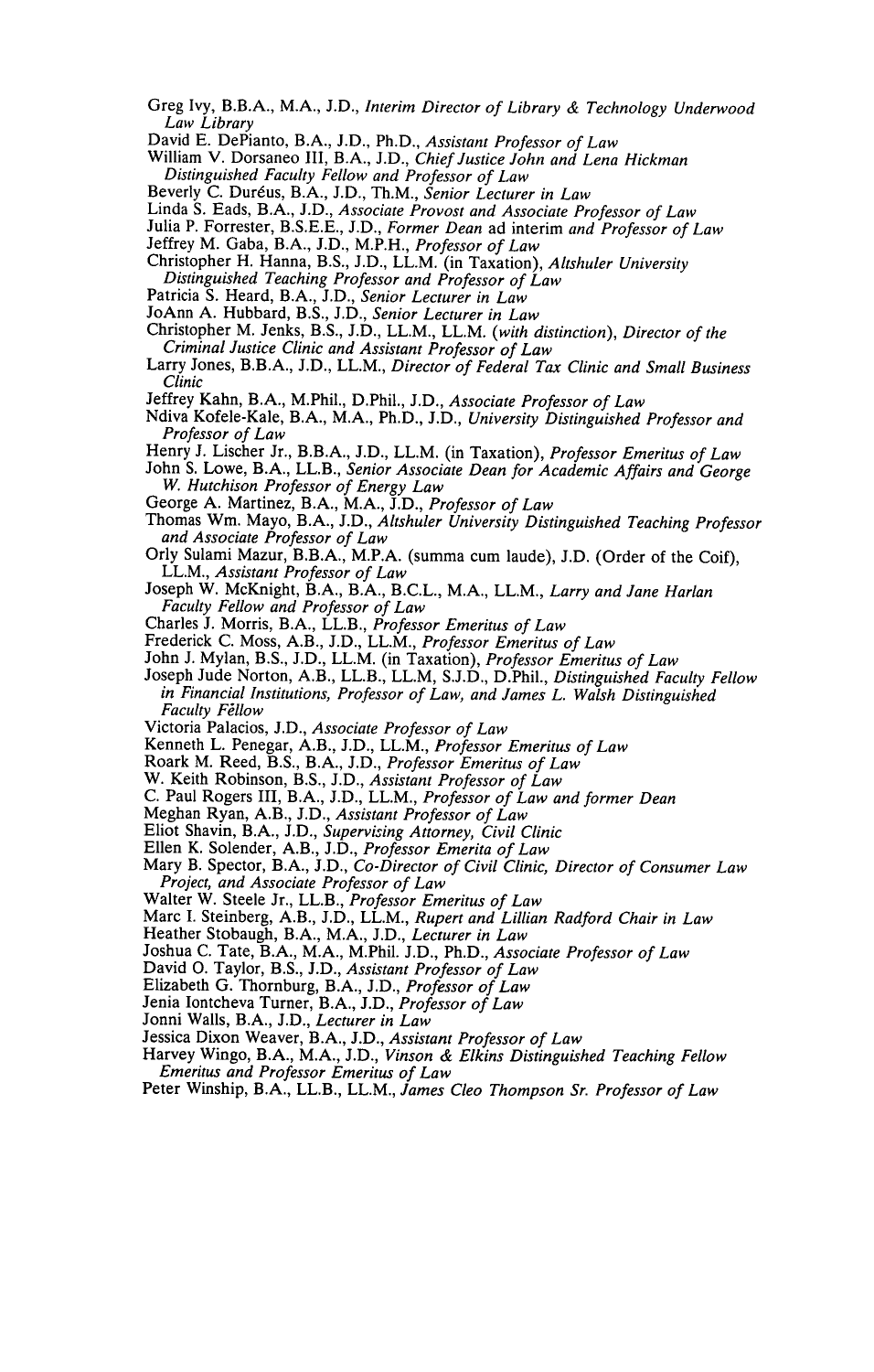# **ADVISORY BOARD**

Harvie Branscomb, Jr. Branscomb P.C. Corpus Christi, Texas

The Honorable Nathan L. Hecht Supreme Court of Texas Austin, Texas

The Honorable Patrick E. Higginbotham United States Court of Appeals Fifth Judicial Circuit

> Thomas Wm. Mayo Associate Professor of Law Southern Methodist University Dedman School of Law

Deborah G. Hankinson Hankinson Levinger LLP Dallas, Texas

Gregory S. Crespi Professor of Law Southern Methodist University Dedman School of Law

> Craig T. Enoch Winstead P.C. Austin, Texas

Ernest E. Figari, Jr. Figari & Davenport Dallas, Texas

R. Gerald Turner President Southern Methodist University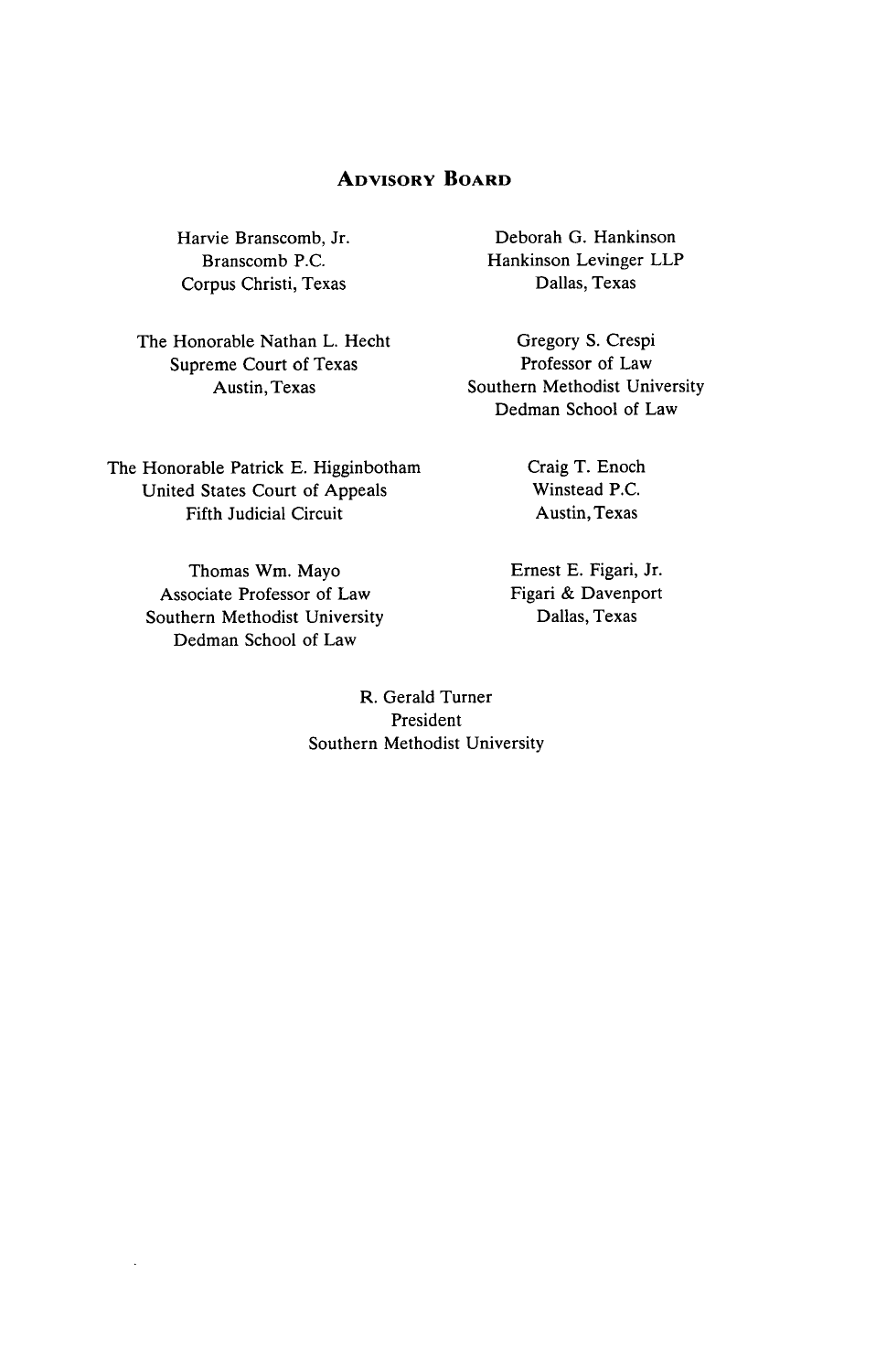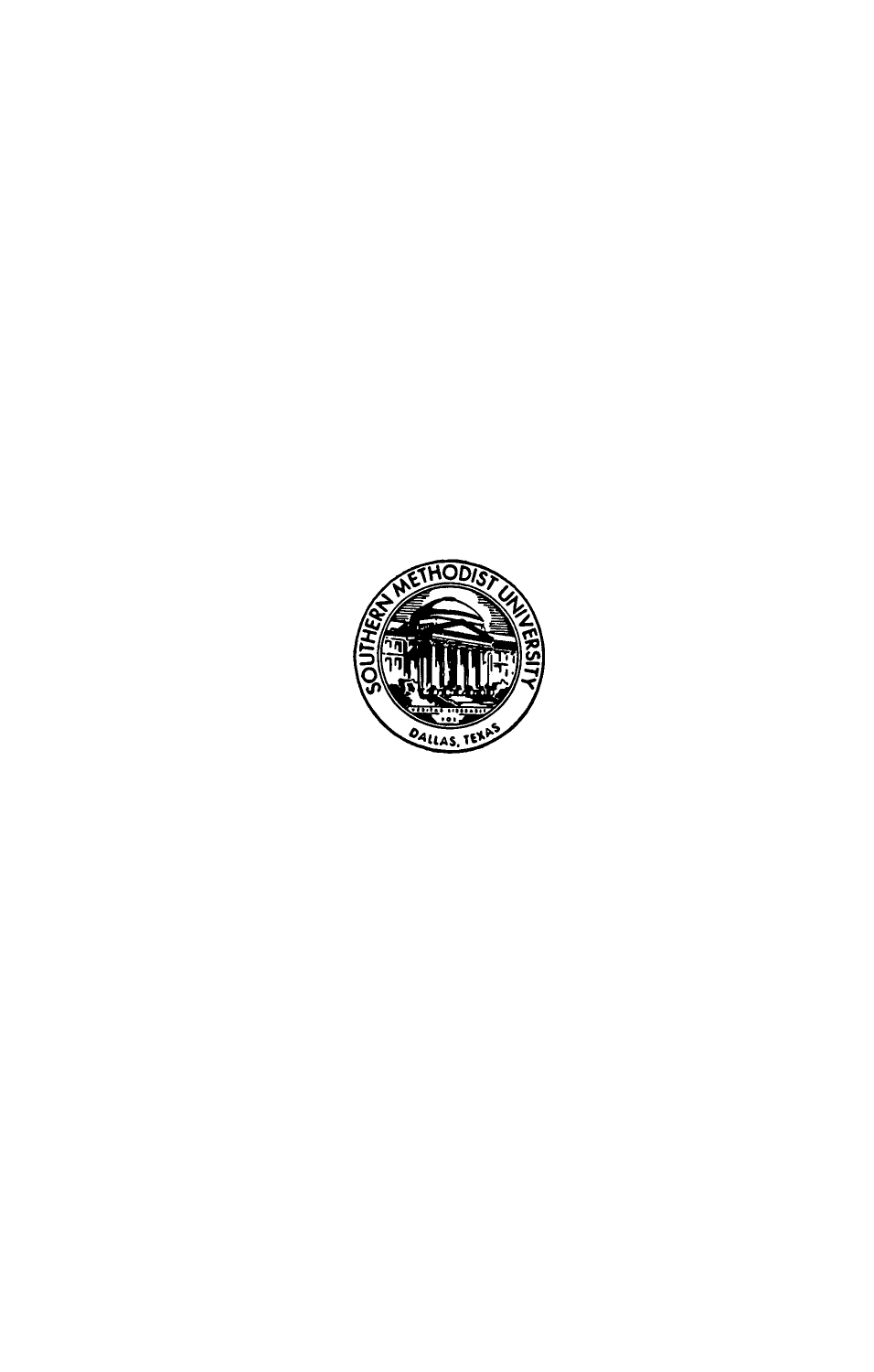# **Study**

 $\sim$   $\sim$ 

 $\bar{z}$ 

 $\mathcal{L}^{\text{max}}_{\text{max}}$  and  $\mathcal{L}^{\text{max}}_{\text{max}}$